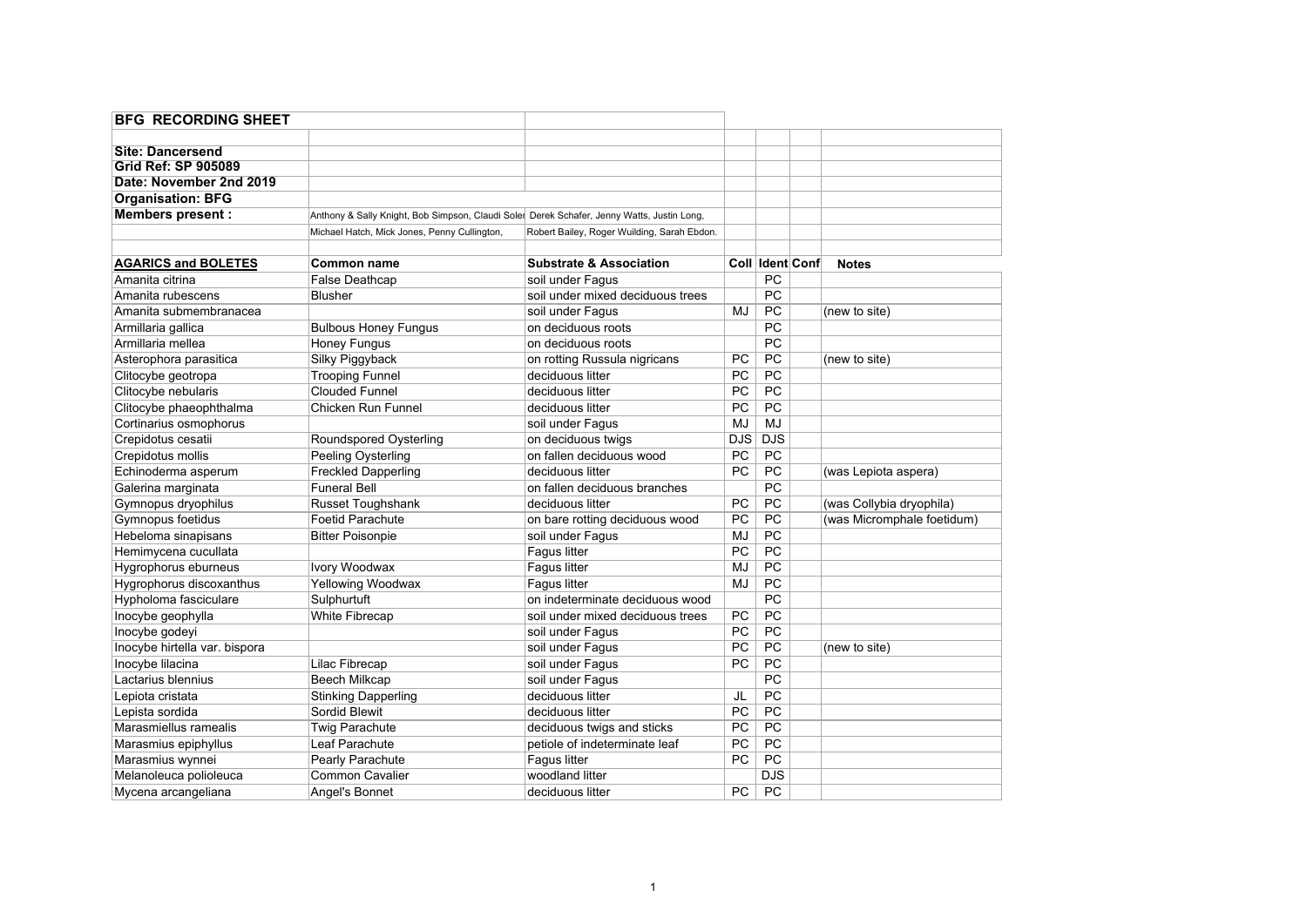| Mycena crocata                        | Saffrondrop Bonnet             | fallen Fagus branch              | PC         | PC         |                          |
|---------------------------------------|--------------------------------|----------------------------------|------------|------------|--------------------------|
| Mycena filopes                        | <b>Iodine Bonnet</b>           | deciduous litter                 | PC         | <b>PC</b>  |                          |
| Mycena galericulata                   | <b>Common Bonnet</b>           | on deciduous wood                | PC         | PC         |                          |
| Mycena galopus                        | <b>Milking Bonnet</b>          | deciduous litter                 | PC         | PC         |                          |
| Mycena haematopus                     | <b>Burgundydrop Bonnet</b>     | on fallen deciduous wood         | <b>PC</b>  | PC         |                          |
| Mycena inclinata                      | <b>Clustered Bonnet</b>        | on fallen Quercus branches       | PC         | PC         |                          |
| Mycena leptocephala                   | Nitrous Bonnet                 | deciduous litter                 | PC         | PC         |                          |
| Mycena metata                         |                                | on fallen deciduous wood         | PC         | PC         | (new to site)            |
| Mycena olida                          | <b>Rancid Bonnet</b>           | bark of fallen deciduous wood    | <b>PC</b>  | <b>PC</b>  |                          |
| Mycena pura                           | Lilac Bonnet                   | deciduous litter                 | PC         | PC         |                          |
| Mycena rosea                          | Rosy Bonnet                    | Fagus litter                     | PC         | PC         |                          |
| Mycena speirea                        | <b>Bark Bonnet</b>             | fallen deciduous twig            | PC         | PC         |                          |
| Pleurotus dryinus                     | <b>Veiled Oyster</b>           | Standing deciduous trunk         | <b>DJS</b> | <b>DJS</b> |                          |
| Pluteus ephebeus                      |                                | on submerged indeterminate wood  | PC         | PC         | (new to site)            |
| Rhodocollybia butyracea               | <b>Butter Cap</b>              | woodland litter                  | PC         | PC         | (was Collybia butyracea) |
| Russula fragilis                      | Fragile Brittlegill            | soil under Fagus                 |            | PC         | (new to site)            |
| Russula nigricans                     | <b>Blackening Brittlegill</b>  | soil under Fagus                 | PC         | PC         |                          |
| Tricholoma lascivum                   | Aromatic Knight                | soil under Fagus                 | <b>CS</b>  | CS         |                          |
| Tricholoma scalpturatum               | Yellowing Knight               | soil under Fagus                 | PC         | <b>PC</b>  |                          |
| Tricholoma sulphureum                 | Sulphur Knight                 | soil under Quercus               |            | PC         |                          |
| Xerula radicata                       | Rooting Toughshank             | soil under mixed deciduous trees | PC         | PC         |                          |
|                                       |                                |                                  |            |            |                          |
| <b>BRACKETS and RESUPINATES etc</b>   |                                |                                  |            |            |                          |
| Byssomerulius corium                  | <b>Netted Crust</b>            | on indeterminate wood            |            | <b>DJS</b> |                          |
| Chondrostereum purpureum              | <b>Silverleaf Fungus</b>       | on fallen deciduous wood         |            | <b>PC</b>  |                          |
| Phlebia tremellosa                    | Jelly Rot                      | on fallen indeterminate wood     |            | PC         |                          |
| Stereum hirsutum                      | Hairy Curtain Crust            | fallen indeterminate wood        |            | PC         |                          |
| Stereum subtomentosum                 | <b>Yellowing Curtain Crust</b> | fallen indeterminate branch      |            | PC         |                          |
| <b>Trametes versicolor</b>            | Turkeytail                     | fallen Quercus branch            | PC         | PC         |                          |
|                                       |                                |                                  |            |            |                          |
| <b>GASTEROMYCETES (puffballs etc)</b> |                                |                                  |            |            |                          |
| Geastrum triplex                      | <b>Collared Earthstar</b>      | in Fagus litter                  | CS         | <b>CS</b>  |                          |
| Lycoperdon pyriforme                  | Stump Puffball                 | on deciduous wood                |            | <b>PC</b>  |                          |
|                                       |                                |                                  |            |            |                          |
| <b>JELLIES</b> etc                    |                                |                                  |            |            |                          |
| Auricularia auricula-judae            | Jelly Ear                      | on fallen Sambucus branch        | PC         | PC         |                          |
|                                       |                                |                                  |            |            |                          |
| <b>ASCOMYCETES etc</b>                |                                |                                  |            |            |                          |
| Biscogniauxia nummularia              | <b>Beech Tarcrust</b>          | fallen Fagus branch              | PC         | PC         |                          |
| Bisporella citrina                    | Lemon Disco                    | deciduous sticks                 | PC         | PC         |                          |
| Chlorociboria aeruginascens           | Green Elfcup                   | on rotting bare deciduous wood   |            | PC         |                          |
| Daldinia concentrica                  | King Alfred's Cakes            | on fallen Fraxinus branch        | PC         | PC         |                          |
|                                       |                                |                                  |            |            |                          |
| Diatrype disciformis                  | Beech Barkspot                 | on Fagus stick                   | PC         | PC         |                          |